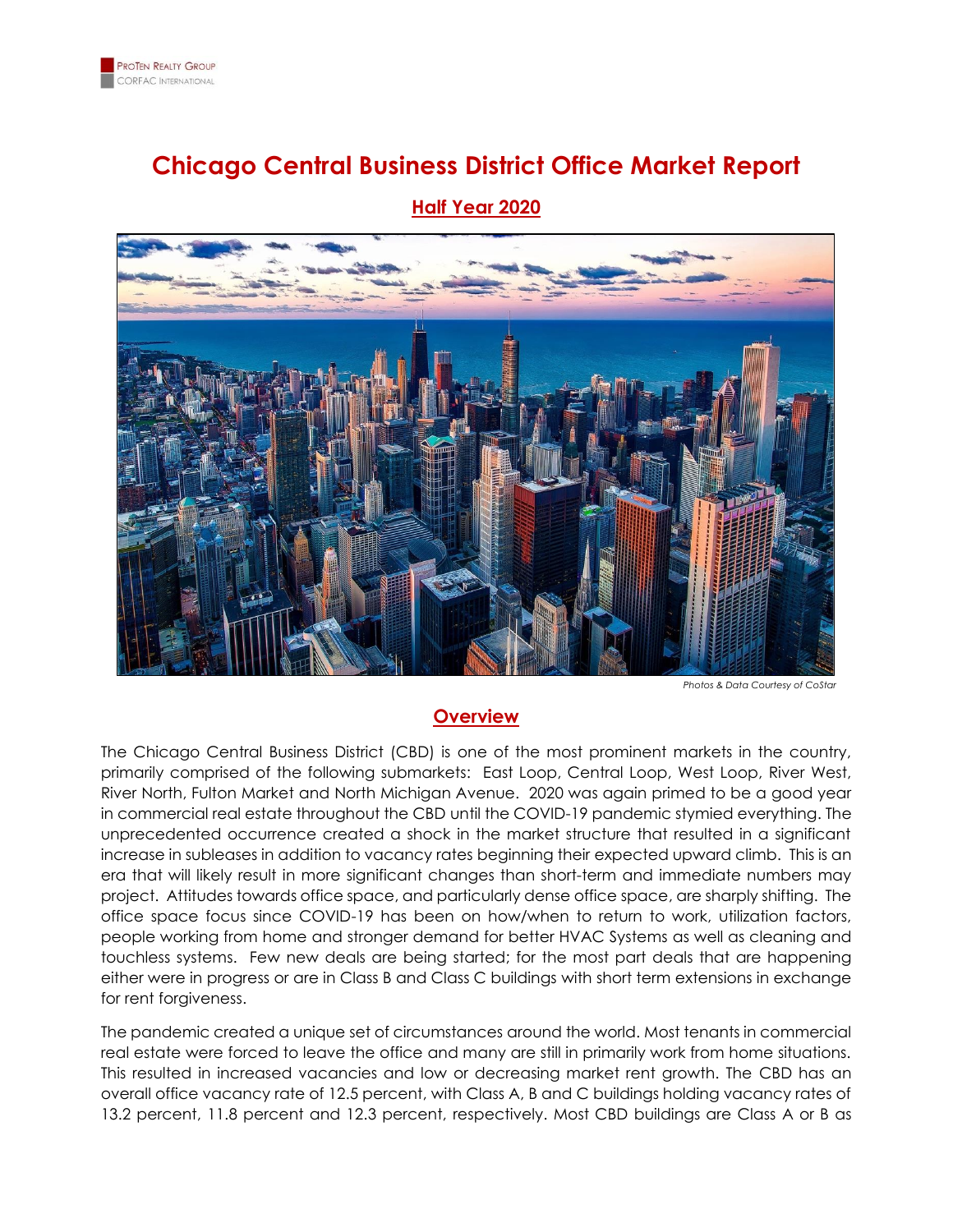historically many Class C buildings were either torn down or converted to hospitality or residential uses. Of the 229 buildings larger than 250,000 RSF, 210 office buildings are either Class A or B buildings and only 19 are Class C properties.

The aggregate vacancy rate has increased by 1.8 percentage points year over year (to 12.7%), reaching its highest rate since mid-2014. The vacancy rate is predicted to continue an upward trajectory due to the financial implications of COVID-19, a desire to increase work from home and maintained cautiousness in entering dense office spaces, according to McKinsey and numerous surveys.

Prior to COVID-19 taking hold, February was still beneficial to landlords although the market was slowing down. Market rates were growing at 2.6% per year until Q1 2019 when they started to dip. COVID-19 is reinforcing that trend on the few transactions that are occurring. Numerous companies are talking about the hub and spoke method, which would hurt the CBD as more space would theoretically go to suburban and/or secondary markets as corporations focus on increasing satellite offices. Prior to COVID-19, the suburban market was becoming more attractive given the substantial gap in rents, and now with the pandemic, suburban locations are becoming even more attractive given the lower overall densities in the area and in the actual office buildings. This most likely will hasten the shift from a landlord's market, to equilibrium, and eventually to a tenant's market.



## **Rent Growth and Vacancy**

1.2 million RSF in interior construction was scheduled to be started at the beginning of Q2 2020, but approximately 50 percent of that construction was put on hold, such as a portion of Uber's project in The Old Post Office, reflecting the financial considerations after the pandemic and the overall decrease in continued demand for more office space. Further, construction costs have increased approximately 30% versus a year ago, given how construction labor is required to work in buildings.

There are new overarching impacts of the pandemic to both CBD and Suburban markets: Technology has decreased the importance of employees needing to be near a consolidated workplace. Employers are beginning to embrace the idea of taking their jobs to the talent versus the other way around. The other factor, commuting pattern changes, could have a much more profound effect as to where companies ultimately choose to put their locations. Public transportation usage fell dramatically during the pandemic, and many experts in the transportation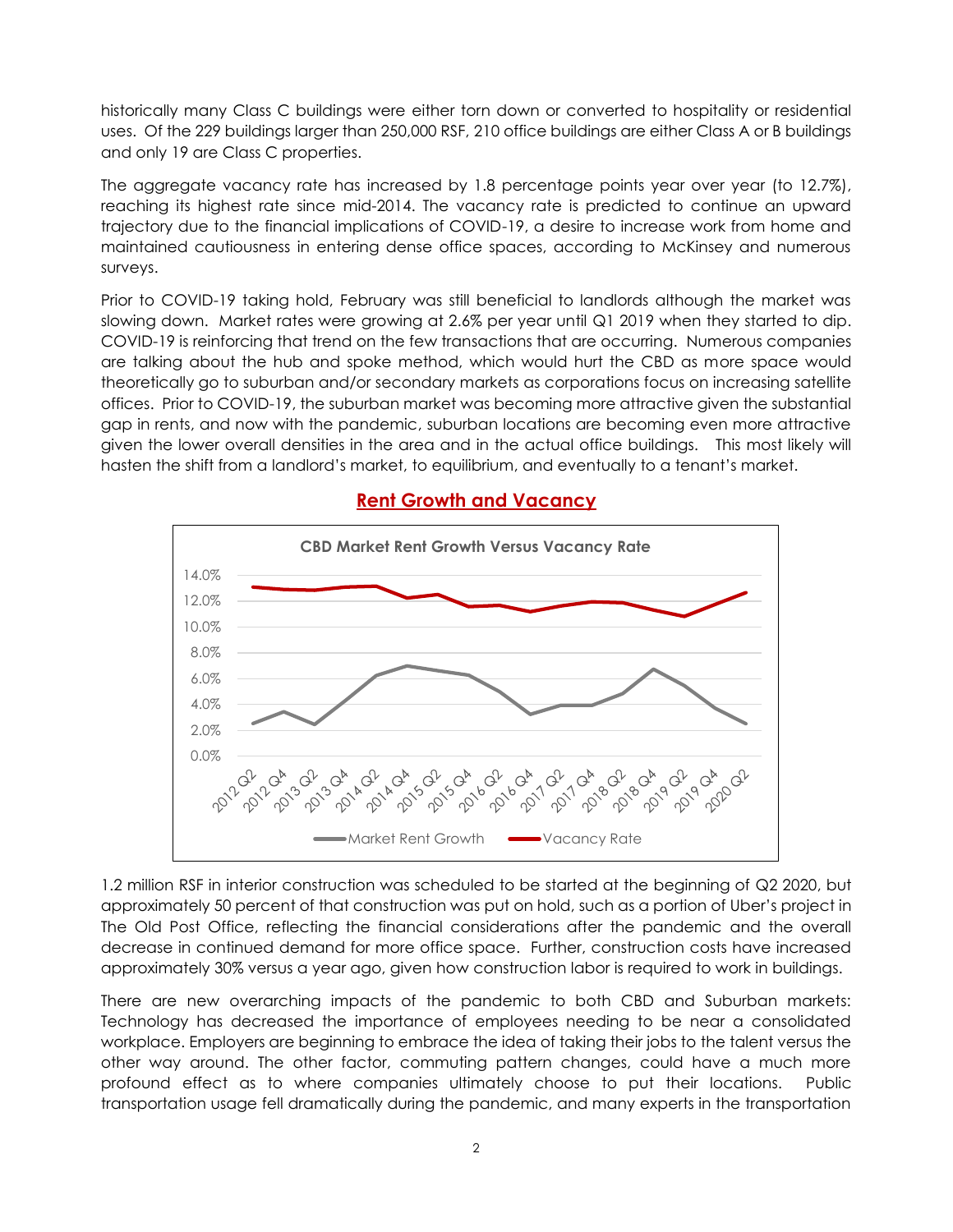field expect the high usage before the pandemic will never return. Until people feel safe "crowded" into trains and buses again, they will opt for personal transportation (cars, ride services, motorized and unmotorized bikes, etc.) which will increase street congestion.

### **Leasing Overview**

The CBD's leasing activity took an expected downturn once COVID-19 took hold. Particularly in the second quarter, activity plummeted as questions and uncertainties were present regarding the virus. As the government began to institute stay-at-home policies, in addition to later actions, the impact was consistent with real estate throughout dense areas in the United States. Leasing activity as well as net absorption reached a ten-year low as a result, though both may see partial rebounds in the upcoming quarters as the economy slowly opens.

Although some tenants are returning to work now, the majority of CBD tenants are delaying returning to work until after Labor Day and in many cases do not think they will be at full staff in their offices until after the new year. In response to this, landlords are hesitant to drop their asking rental rates (particularly in Class A buildings) because of the lack of activity. In a sense, the market is in a cat and mouse game, although on safety issues landlords and tenants appear unified.

Given the technological advances of the last several years and as COVID-19 has lasted longer than businesses hoped, companies have found a larger part of their population can work from home effectively. Additionally, hybrid models preliminarily show 25 percent of the workforce can work more than 50 percent of their time from home. Consequently, even when the recovery is complete, ProTen expects vacancy rates will be higher for the foreseeable future even with social distancing. There have been a limited number of transactions to note, but some highlights include: CCC signing an approximate 140,000 RSF lease at 167 N Green Street, Lewis, Brisbois, Bisgaard & Smith renewing for 55,000 RSF at 550 West Adams, NFP Insurance signing a 37,000 RSF lease at Accenture Tower, and PHD Media signing a 33,000 RSF lease at the Aon Center.



One of the most notable impacts COVID-19 has had on commercial real estate in the CBD is in the sublease market. The availability rate, which adds space available to the vacancy rate of space still occupied and paying rent, also reached a height of 17.5 percent, the highest it has been since the early 2000's. In the second quarter alone, sublease availability in the CBD has risen by roughly 430,000 RSF. Many mid-sized and smaller companies are either listing their entire premises or a portion of their premises to offset real estate costs. Many of these subleases were originally developed to offset financial constraints, however, many now are also a result of the trend to work from home more often.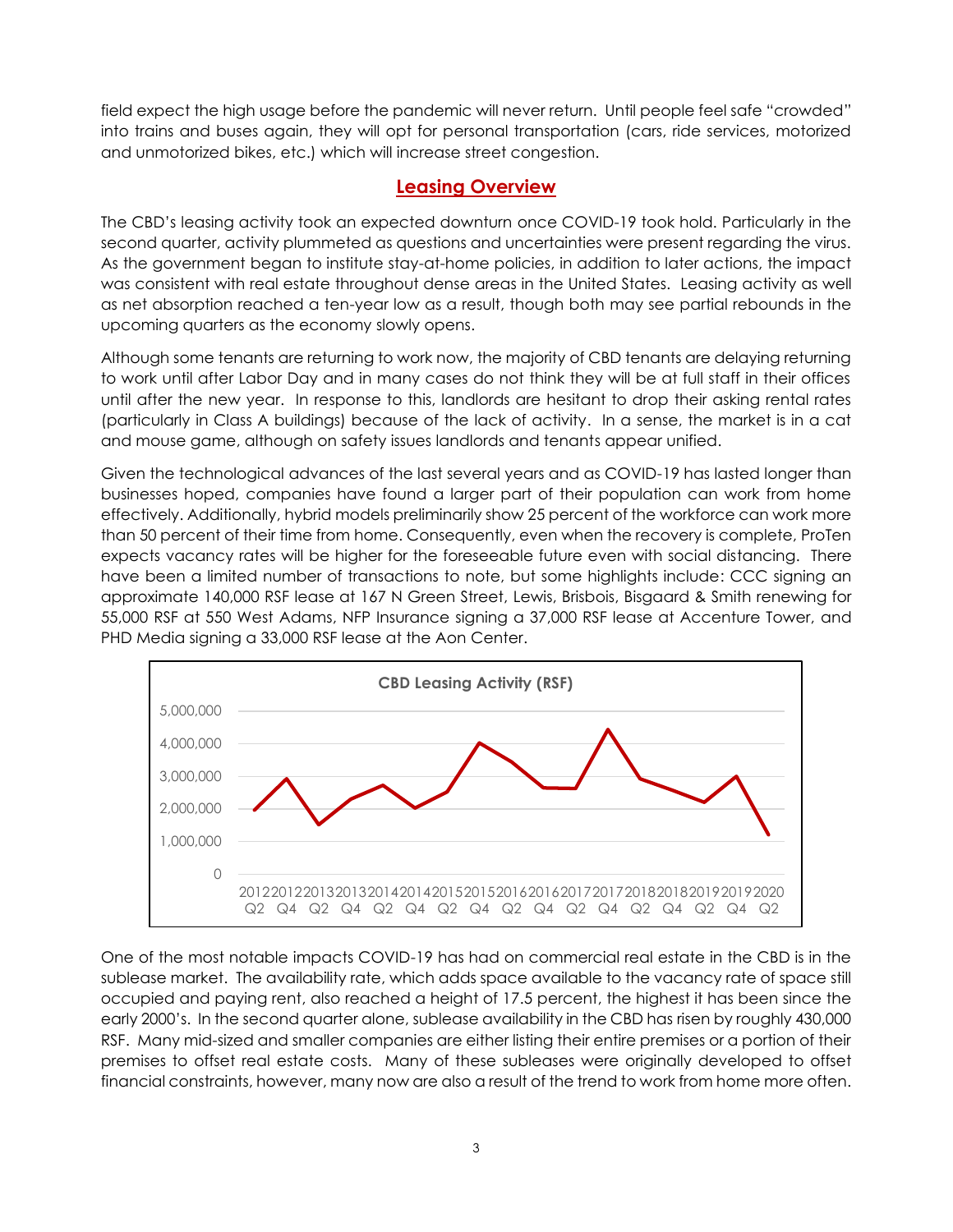

The sharp increase in the CBD's availability rate has translated to a levelled off asking rent on sublets. Prior to the pandemic, the average asking rent for a sublessor was paralleling direct asking rates and had been climbing, but it has levelled off in 2<sup>nd</sup> quarter 2020 (from 1<sup>st</sup> quarter 2020 which had seen a slight increase from 4<sup>th</sup> quarter 2019) and is likely to decline as the year continues.



#### **Sales History**

As COVID-19 hit in mid-February/early March, sales declined significantly. Caution became the defining approach to transactions. It is not clear when and how long it will take for the market to recover from COVID-19. Some investors, such as Sam Zell, are beginning to look for distressed properties in an attempt to find bargains due to the now cautious psyches affecting the market. Landlords are looking to increase NOI for short term leases (less than 3 years), which some are projecting to be 15 to 18% of the building.